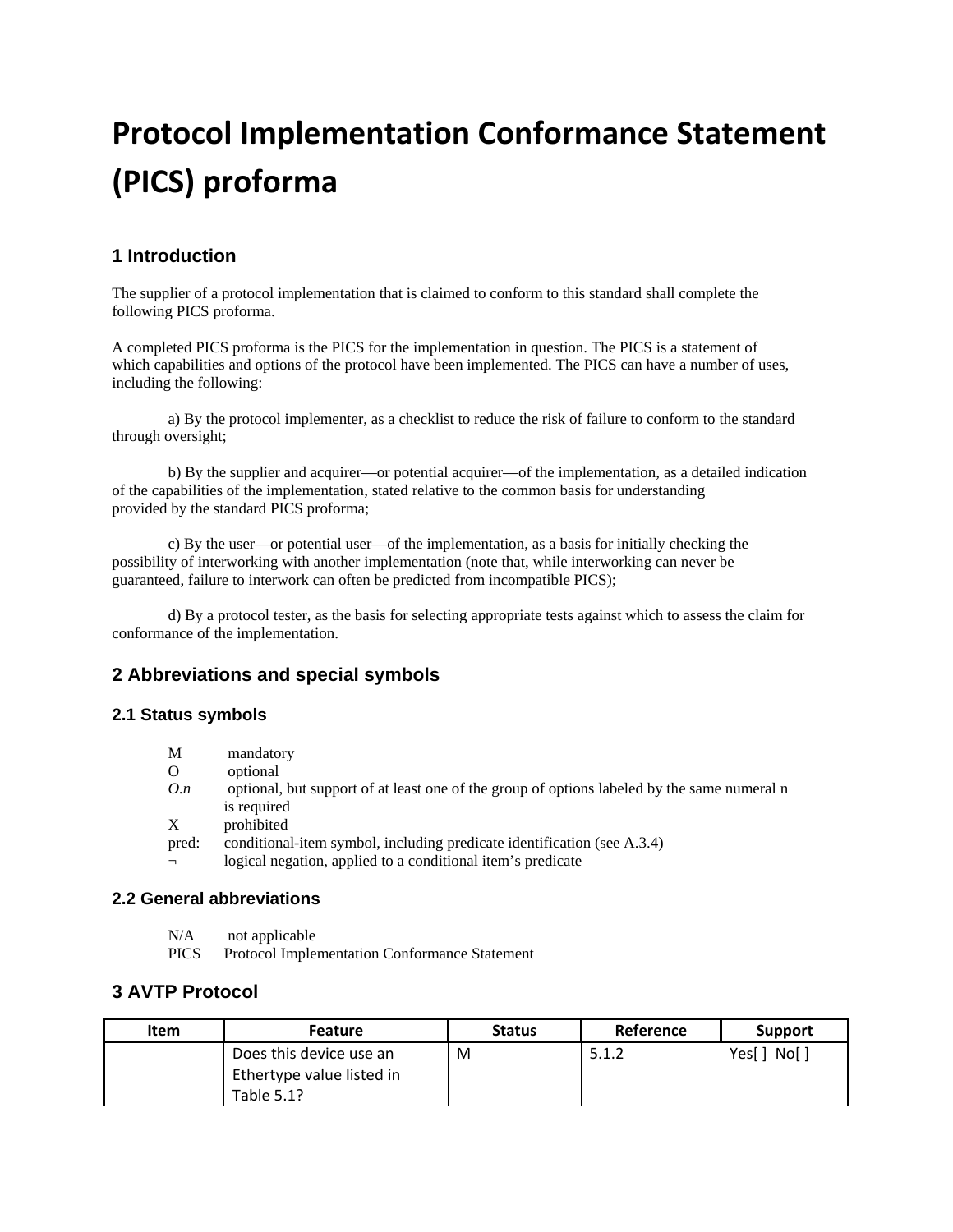| Does this device device use       | M        | 5.2.2 | No[ ]      |
|-----------------------------------|----------|-------|------------|
| the experimental subtype?         |          |       |            |
| Does this device set the          | M        | 5.2.3 | Yes[]      |
| version field to zero(0)?         |          |       |            |
| Does this device ignore           | M        | 5.2.4 | Yes[]      |
| AVTPDU's received with a          |          |       |            |
| reserved version number?          |          |       |            |
| If the sv field is set to one (1) | M        | 5.2.6 | Yes []     |
| does the stream_id field          |          |       |            |
| contain the 64 bit stream ID?     |          |       |            |
| If the cd field is zero (0) then  | M        | 5.2.6 | Yes []     |
| is the sv field set to one (1)    |          |       |            |
| and does the stream_id field      |          |       |            |
| contain the 64 bit stream ID?     |          |       |            |
| If the cd field is one (1) and    | M        | 5.2.6 | Yes []     |
| the sv field set to one (1)       |          |       |            |
| then does the stream id field     |          |       |            |
| contain the 64 bit stream ID?     |          |       |            |
| If the cd field is one (1) and    | M        | 5.2.6 | Yes []     |
| the sv field is zero (0) then is  |          |       |            |
| the stream id field set to zero   |          |       |            |
| (0)?                              |          |       |            |
| Is the control_data_length        | M        | 5.3.3 | Yes []     |
| field set to fit in a single      |          |       |            |
| Ethernet frame?                   |          |       |            |
| Does the device contain a         | M        | 5.4.3 | Yes[] No[] |
| AVTP gateway function             |          |       |            |
| Is the gv field set to zero?      | AVTPGW:0 | 5.4.3 | Yes []     |
| Is the gateway_info field zero    | AVTPGW:0 | 5.4.9 | Yes $[ ]$  |
| (0)?                              |          |       |            |
| Is the tv bit set?                | M        | 5.4.4 | Yes[] No[] |
|                                   |          | 5.5.2 |            |
| Does the avtp_timestamp           | M        | 5.4.4 | Yes[] No[] |
| field contain a valid             |          | 5.5.2 |            |
| timestamp?                        |          |       |            |
| Does the sequence_num field       | M        | 5.4.5 | Yes []     |
| increment by 1?                   |          |       |            |
| Does the sequence_num field       | M        | 5.4.5 | Yes []     |
| wrap from $11111111_2$ to         |          |       |            |
| 000000002?                        |          |       |            |
| Does the device support the       | M        | 5.4.7 | Yes []     |
| tu field as described?            |          |       |            |
| Is the avtp_timestamp in unit     | M        | 5.4.8 | Yes []     |
| of nanoseconds?                   |          |       |            |
| Is the avtp_timestamp             | M        | 5.4.8 | Yes []     |
| maximum value $2^{32}$ -1ns?      |          |       |            |
| If the tv bit is zero (0) does    | M        | 5.4.4 | Yes []     |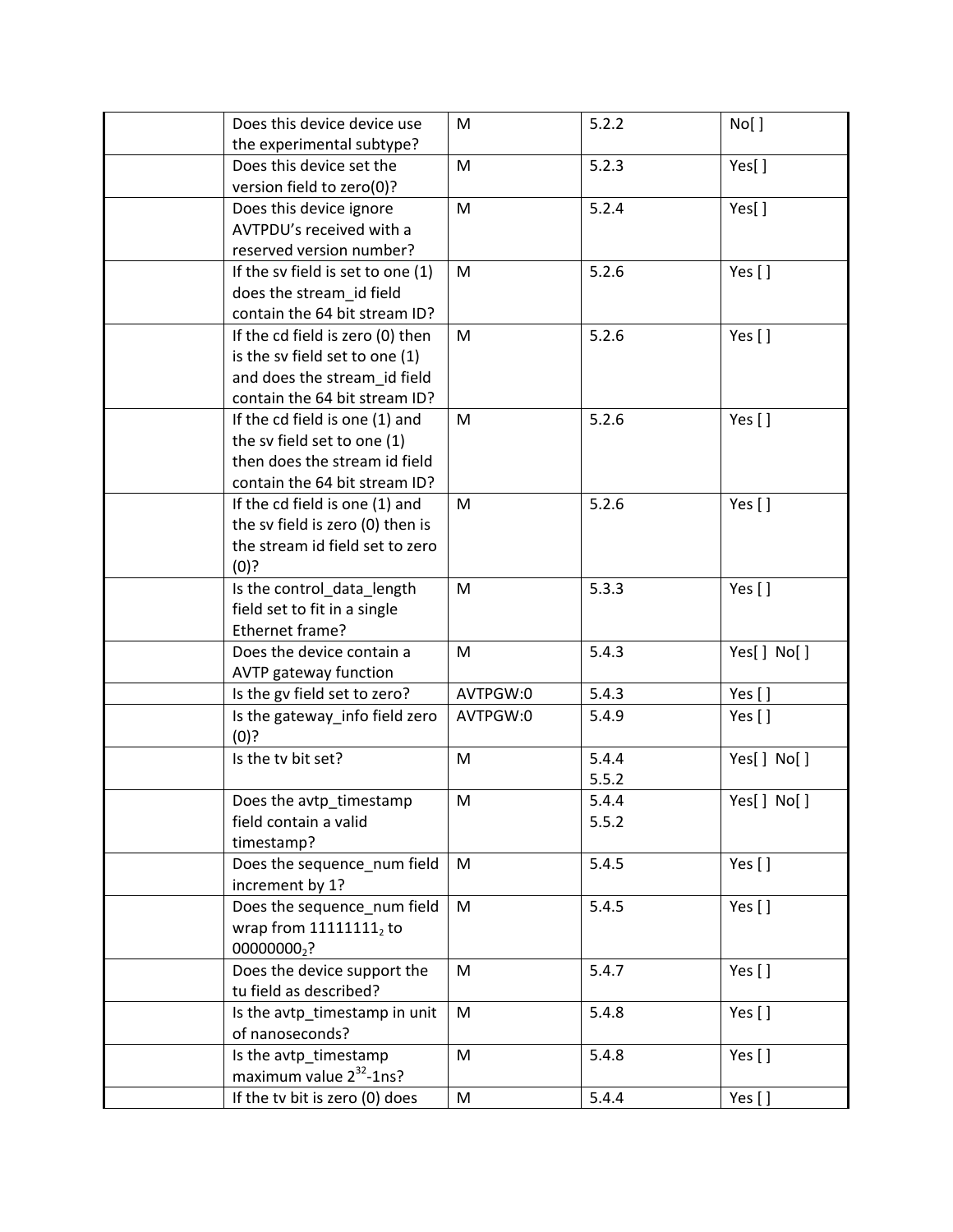| the device ignore the                                                                                                                    |   | 5.4.8  |           |
|------------------------------------------------------------------------------------------------------------------------------------------|---|--------|-----------|
| received avtp_timestamp?<br>Is the stream_data_length<br>field set to allow all stream<br>data to fit within a single<br>Ethernet frame? | M | 5.4.10 | Yes $[ ]$ |
| Does the<br>protocol_specific_header<br>contain 16 bits of data?                                                                         | M | 5.4.11 | Yes $[ ]$ |
| Does the device transfer<br>control fo the AVTP frame to<br>the MAC layer no later than<br>the Presentation Time - Max<br>Transit Time?  | M | 5.5.4  | Yes $[ ]$ |
| Is the Device's timing<br>uncertainty less than Max<br>Timing Uncertainty define in<br>table 5.4?                                        | M | 5.5.4  | Yes $[ ]$ |
| Does the device support<br>gPTP?                                                                                                         | M | 5.5.5  | Yes $[ ]$ |
| Does the device support SRP?                                                                                                             | М | 5.5.5  | Yes $[$ ] |
| Does the device support<br>FQTSS?                                                                                                        | м | 5.5.5  | Yes $[ ]$ |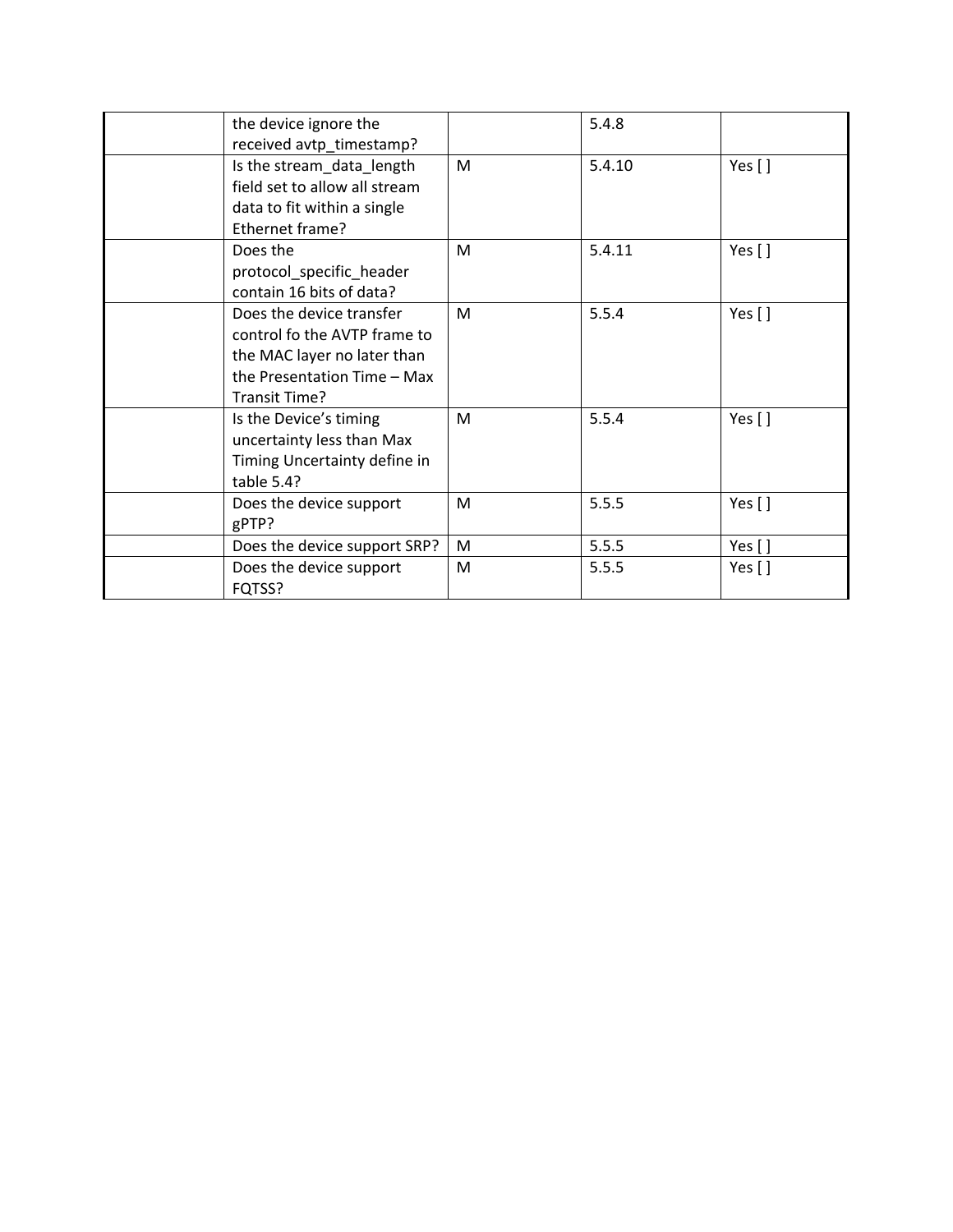## **4 AVTP-61883 Protocol**

| Item | <b>Feature</b>                               | <b>Status</b> | Reference | <b>Support</b> |
|------|----------------------------------------------|---------------|-----------|----------------|
|      | Is the tcode field set to                    | M             | 6.2.3     | Yes[]          |
|      | $1010_2$ ?                                   |               |           |                |
|      | Does the device ignore the                   | M             | 6.2.3     | Yes[]          |
|      | tcode field on receive?                      |               |           |                |
|      | Is the 2 bit CIP header 1st                  | M             | 6.2.6.1   | Yes[]          |
|      | quadlet indicator set to 002?                |               |           |                |
|      | Does the device ignore the 2                 | M             | 6.2.6.1   | Yes[]          |
|      | bit CIP header 1 <sup>st</sup> quadlet       |               |           |                |
|      | indicator on receive?                        |               |           |                |
|      | Is the 6 bit SID field set to 63?            | M             | 6.2.6.2   | Yes $[$ ]      |
|      | Is the DBS field set to a value              | M             | 6.2.6.3   | Yes $[ ]$      |
|      | that will not cause the                      |               |           |                |
|      | AVTPDU to exceed the MTU                     |               |           |                |
|      | of the netork?<br>Does the AVTPDU contain an |               | 6.2.6.3   |                |
|      |                                              | M             |           | Yes []         |
|      | integral number of data<br>blocks?           |               |           |                |
|      | Is the 2 bit CIP header 2nd                  | M             | 6.2.6.9   | Yes $[ ]$      |
|      | quadlet indicator set to 102?                |               |           |                |
|      | Is the SYT field set to FFFF <sub>16</sub> ? | $SPH=0$       | 6.2.6.12  |                |
|      | Does the device ignore the                   | $SPH = 0$     | 6.2.6.12  | Yes[]          |
|      | SYT field on receive?                        |               |           |                |
|      | Is the tv field set to zero?                 | $SPH = 1$     | 6.2.6.13  | Yes []         |
|      |                                              |               | 61883-4   |                |
|      |                                              |               | 61883-7   |                |
|      | If the data to be transmitted                | M             | 6.4.1     | Yes []         |
|      | is larger than a standard                    |               |           |                |
|      | Ethernet frame, are multiple                 |               |           |                |
|      | CIP packets generated, each                  |               |           |                |
|      | of which can fit in a standard               |               |           |                |
|      | Ethernet frame?                              |               |           |                |
|      | Does the device comply with                  | M             | 6.4.1     | Yes[]          |
|      | all mandatory requirements                   |               |           |                |
|      | of the IEC 61883 series of                   |               |           |                |
|      | specifications?                              |               |           |                |
|      | Is the CIP header SYT field set              | M             | 6.4.2     |                |
|      | to all ones?                                 |               | 61883-2   |                |
|      | Does the device ignore the e                 | M             | 6.4.2     |                |
|      | CIP header SYT field on                      |               | 61883-2   |                |
|      | receive?                                     |               |           |                |
|      | Does the device transmit a                   | M             | 6.4.2     |                |
|      | valid time stamp once every                  |               | 61883-2   |                |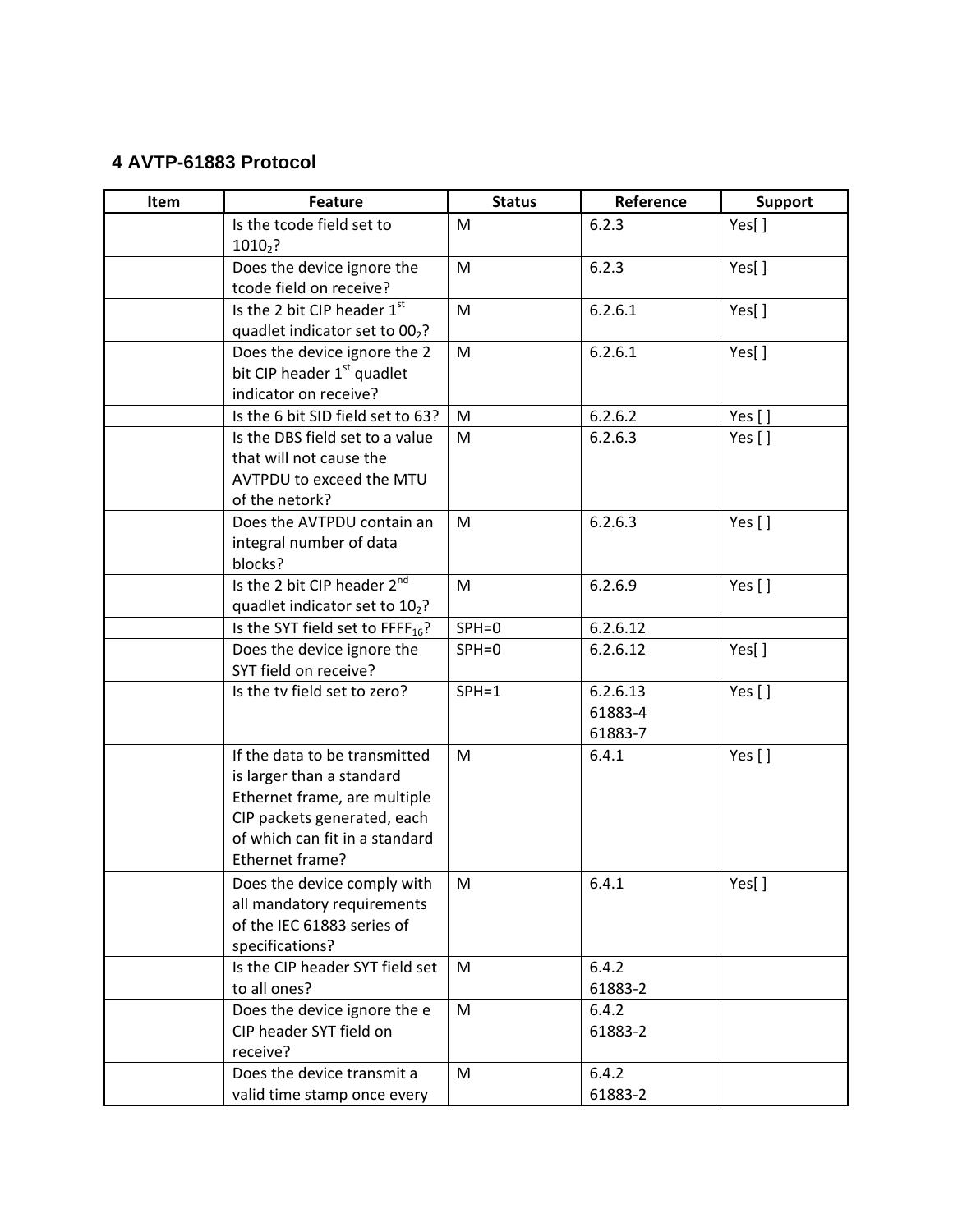| video frame period?                                                                                |   |                                      |       |
|----------------------------------------------------------------------------------------------------|---|--------------------------------------|-------|
| Does the avtp_timestamp in<br>the AVTPDU meet the<br>conditions specified in 6.4.2?                | M | 6.4.2<br>61883-2                     | Yes[] |
| Does the transmission of<br>AVTPDU packets meet the<br>conditions specified in 6.4.2?              | M | 6.4.2<br>61883-2                     | Yes[] |
| Does the transmitting device<br>specify the presentation time<br>of the event at the receiver?     | M | 6.4.4<br>61883-6<br>6.4.7<br>61883-8 |       |
| Is the receiver capable of<br>presenting events at the time<br>specified by the transmitter?       | M | 6.4.4<br>61883-6<br>6.4.7<br>61883-8 |       |
| Does the transmitter add<br>TRANSFER_DELAY to the<br>presentation time?                            | M | 6.4.4<br>61883-6                     |       |
| Does the device transmit a<br>single stream of video pr<br>AVTP stream?                            | M | 6.4.7<br>61883-8                     |       |
| Does the device transmission<br>of nonempty AVTPDU's meet<br>the conditions specified in<br>6.4.7? | M | 6.4.7<br>61883-8                     |       |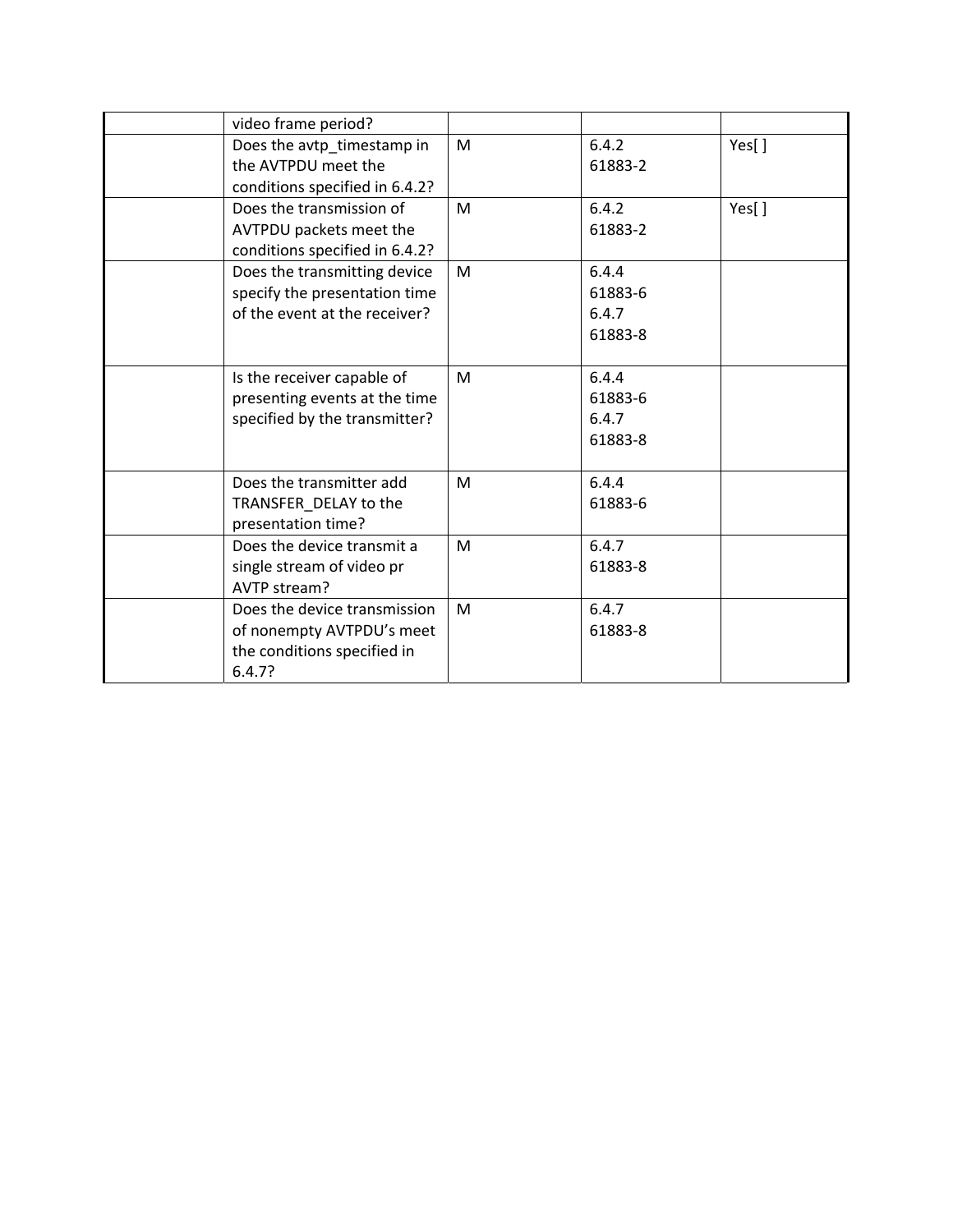## **5 MAAP Protocol**

| Item | <b>Feature</b>                                                                                  | <b>Status</b> | Reference | <b>Support</b> |
|------|-------------------------------------------------------------------------------------------------|---------------|-----------|----------------|
|      | Does the device implement<br>MAAP?                                                              | M             | Annex B   | Yes[] No[]     |
|      | Does the device use<br>addresses from the MAAP<br><b>Dynamic Allocation Pool?</b>               | M             | B.1       | Yes[] No[]     |
|      | Is the SA MAC address set to<br>the MAC address of the<br>sender?                               | M             | B.2       | Yes[]          |
|      | Is the ethertype set to the<br>ethertype defined in Table<br>5.1?                               | M             | B.2       | Yes[]          |
|      | Is the CD field set to 1?                                                                       | M             | B.2.1     | Yes []         |
|      | Is the subtype field set to<br>$7E_{16}$ ?                                                      | M             | B.2.2     | Yes []         |
|      | Is the SV field set to zero (0)?                                                                | M             | B.2.3     | Yes []         |
|      | Does the device ignore<br>reserved message_types?                                               | M             | B.2.5     | Yes $[ ]$      |
|      | Does the device use the<br>version field in accordance<br>with B.2.6.1, B.2.6.2 and<br>B.2.6.3? | M             | B.2.6     | Yes[]          |
|      | Is the maap_data_length set<br>to 16??                                                          | M             | B.2.7     | Yes[]          |
|      | Is the stream_id set to zero<br>(0)?                                                            | M             | B.2.8     | Yes $[ ]$      |
|      | Does the device implement<br>the MAAP state machine as<br>described in B.3.2?                   | M             | B.3.2     | Yes $[ ]$      |
|      | Is the random number<br>generator seeded in<br>accordance with B.3.6.1?                         | M             | B.3.6.1   | Yes[]          |
|      | Are MAC addresses<br>compared in octet-wise<br>reverse order?                                   | M             | B.3.6.4   | Yes[]          |
|      | Does the compare_MAC<br>return TRUE if the MAC<br>address of the receiving                      | M             | B.3.6.4   | Yes[]          |